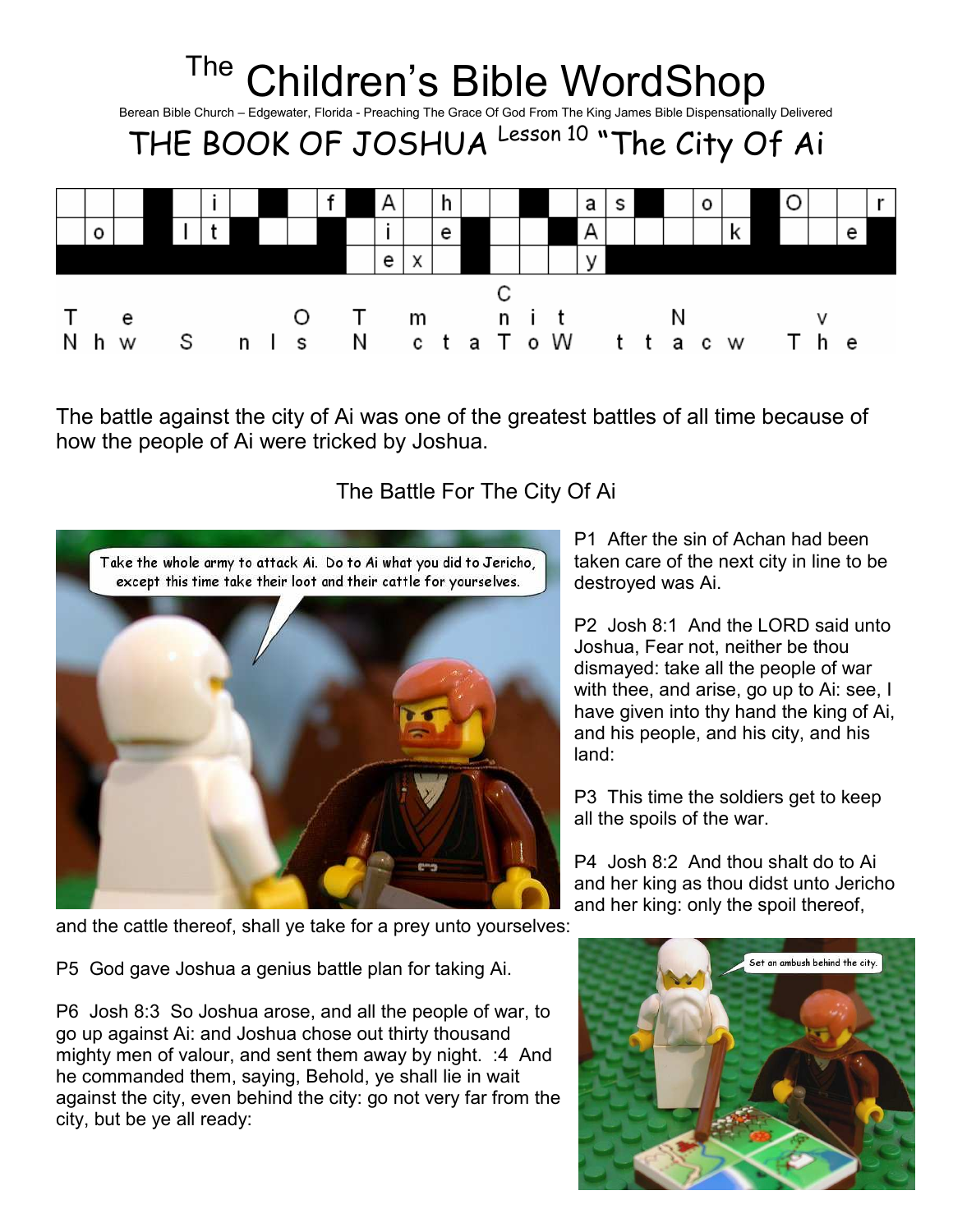P7 These men were to hide behind the city and wait.

P8 Josh 8:5 And I, and all the people that are with me, will approach unto the city: and it shall come to pass, when they come out against us, as at the first, that we will flee before them, :6 (For they will come out after us) till we have drawn them from the city; for they will say, They flee before us, as at the first: therefore we will flee before them.

P9 The rest of the soldiers would go with Joshua. They would go up to the front of the city.

P10 The soldiers of Ai would come out of the city and chase Joshua and his men. They had beating Israel once and now they would do so again…. Or so they thought!



P11 Josh 8:7 Then ye shall rise up from the ambush, and seize upon the city: for the LORD your God will deliver it into your hand.

P12 Josh 8:8 And it shall be, when ye have taken the city, that ye shall set the city on fire: according to the commandment of the LORD shall ye do. See, I have commanded you.

P13 So the plan was made.

P14 Joshua would lure the men of the city out of the city.

P15 Then the soldiers in hiding would rush into the city and burn it down.

P16 Read Bubble ……

P17 Josh 8:9 Joshua therefore sent them forth: and they went to lie in ambush, and abode between Bethel and Ai, on the west side of Ai:

P18 Josh 8:14 And it came to pass, when the king of Ai saw it, that they hasted and rose up early, and the men of the city went out against Israel to battle, he and all his people, at a time appointed, before the plain; but he wist not that there were liers in ambush against him behind the city.

# The Next Day Joshua Lead His Men To Ai

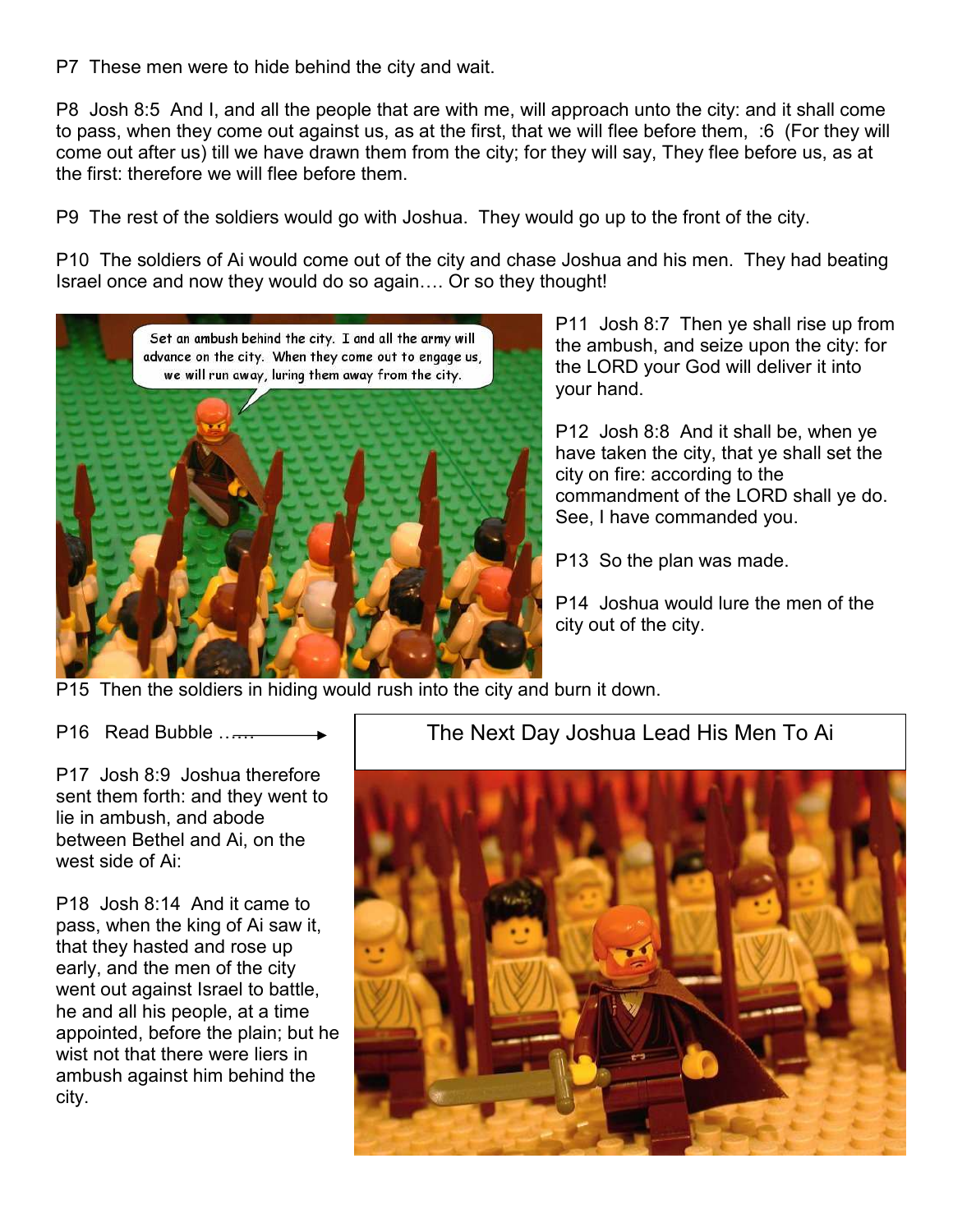#### P19 READ THE CAPTION BELOW

### The King Of Ai Takes All His Army To Chase Joshua



P24 Well Joshua ran away until they were far enough away from Ai so that the ambushers could rush in from behind!

P25 Josh 8:18 And the LORD said unto Joshua, Stretch out the spear that is in thy hand toward Ai; for I will give it into thine hand. And Joshua stretched out the spear that he had in his hand toward the city.

P26 Joshua gave the spear signal to the men who were hiding behind the city to attack.

P20 Run Away, Run Away!

P21 Josh 8:15 And Joshua and all Israel made as if they were beaten before them, and fled by the way of the wilderness.

P22 Josh 8:16 And all the people that were in Ai were called together to pursue after them: and they pursued after Joshua, and were drawn away from the city.

P23 Josh 8:17 And there was not a man left in Ai or Bethel, that went not out after Israel: and they left the city open, and pursued after Israel.

Run Away!! Run Away!!





P27 Josh 8:19 And the ambush arose quickly out of their place, and they ran as soon as he had stretched out his hand: and they entered into the city, and took it, and hasted and set the city on fire.

P28 Josh 8:20 And when the men of Ai looked behind them, they saw, and, behold, the smoke of the city ascended up to heaven, and they had no **power** to flee this way or that way: and the people that fled to the wilderness turned back upon the pursuers.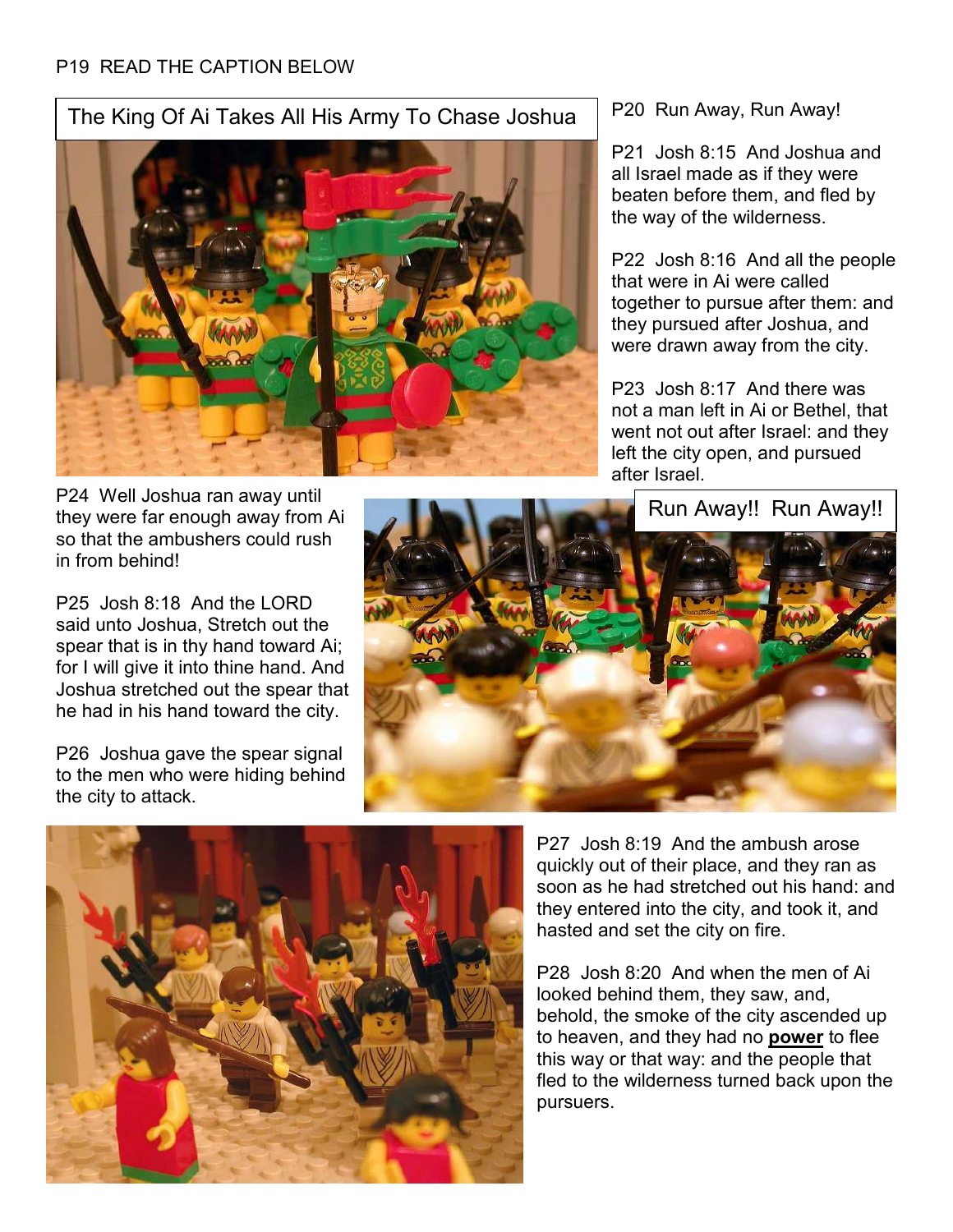P29 Josh 8:21 And when Joshua and all Israel saw that the ambush had taken the city, and that the smoke of the city ascended, then they turned again, and slew the men of Ai.

P30 Josh 8:22 And the other issued out of the city against them; so they were in the midst of Israel, some on this side, and some on that side: and they smote them, so that they let none of them remain or escape.

P31 Josh 8:23 And the king of Ai they took alive, and brought him to Joshua.

P32 Josh 8:28 And Joshua burnt Ai, and made it an heap for ever, even a desolation unto this day.

P33 Josh 8:29 And the king of Ai he hanged on a tree until eventide: and as soon as the sun was down, Joshua commanded that they should take his carcase down from the tree, and cast it at the entering of the gate of the city, and raise thereon a great heap of stones, that remaineth unto this day.





P 34 Josh 8:30 Then Joshua built an altar unto the LORD God of Israel in mount Ebal,

P 35 Josh 8:32 And he wrote there upon the stones a copy of the law of Moses, which he wrote in the presence of the children of Israel.

P 36 Josh 8:34 And afterward he read all the words of the law, the blessings and cursings, according to all that is written in the book of the law.

P 37 Josh 8:35 There was not a word of all that Moses commanded, which Joshua read not before all the congregation of Israel, with the women, and the little ones, and the strangers that were conversant among them.

|                                                                                                                                                                                                                                                                                                                                                                          |           |  |  |  |  | 13 | 4 |                |  |         |  |     |  |  |
|--------------------------------------------------------------------------------------------------------------------------------------------------------------------------------------------------------------------------------------------------------------------------------------------------------------------------------------------------------------------------|-----------|--|--|--|--|----|---|----------------|--|---------|--|-----|--|--|
|                                                                                                                                                                                                                                                                                                                                                                          |           |  |  |  |  |    |   |                |  |         |  |     |  |  |
|                                                                                                                                                                                                                                                                                                                                                                          |           |  |  |  |  |    |   |                |  |         |  |     |  |  |
|                                                                                                                                                                                                                                                                                                                                                                          | TRT BATTL |  |  |  |  |    |   | $\overline{A}$ |  |         |  |     |  |  |
| $\overline{21}$ $\overline{18}$ $\overline{1}$ $\overline{26}$ $\overline{24}$ $\overline{1}$ $\overline{25}$ $\overline{26}$ $\overline{3}$ $\overline{21}$ $\overline{1}$ $\overline{1}$ $\overline{13}$ $\overline{26}$ $\overline{12}$ $\overline{18}$ $\overline{21}$ $\overline{14}$ $\overline{15}$ $\overline{12}$ $\overline{20}$ $\overline{25}$ $\overline{7$ |           |  |  |  |  |    |   |                |  |         |  |     |  |  |
|                                                                                                                                                                                                                                                                                                                                                                          |           |  |  |  |  |    |   |                |  | A B B L |  | -ST |  |  |
| 6 14 11 26 20 25 14 20 8 26 12 8 13 26 21 3 14 3 13 26 20 1 7 2 23                                                                                                                                                                                                                                                                                                       |           |  |  |  |  |    |   |                |  |         |  |     |  |  |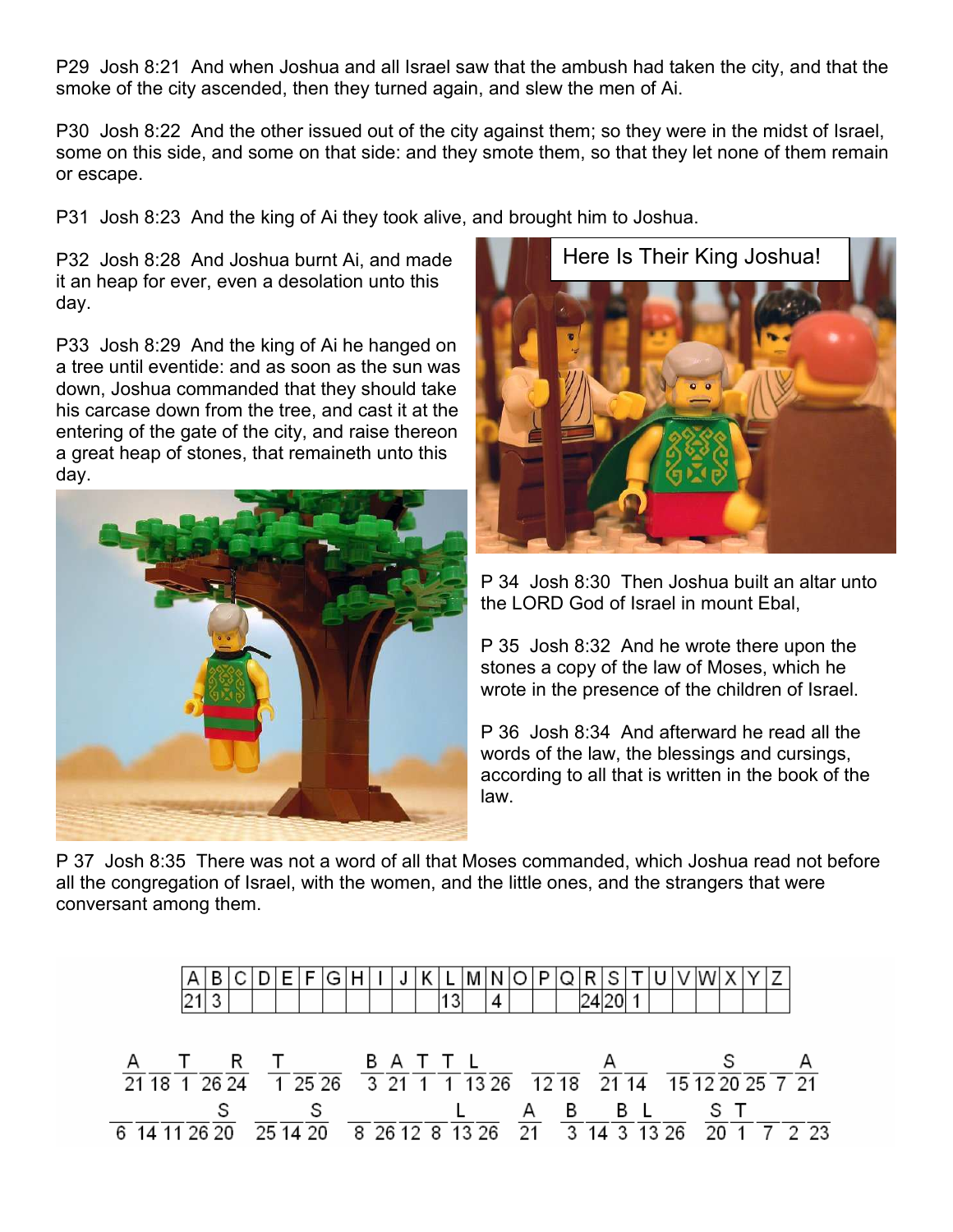### Think Section….



- 5. the soldiers keep the \_\_\_ of war P3
- 8. he tricked the city of Ai
- 11. Joshua was a \_\_\_\_ to the men of Ai P14
- 12. the king of Ai was taken P31
- 13. the king of Ai was P33
- 14. the sin of \_\_\_\_? P1
- 15. He gave Ai To Joshua P2

#### Down

- 1. God gave a \_\_\_\_ battle plan to Joshua P5
- 3. the smoke of Ai P29
- 4. P20
- 6. the men of Ai ran out of \_\_\_\_\_\_ P28
- 7. this was the signal from Joshua P26
- 9. Joshua finished the battle with a (2 words)
- 10. some soldiers hid \_\_\_\_\_ the city P7